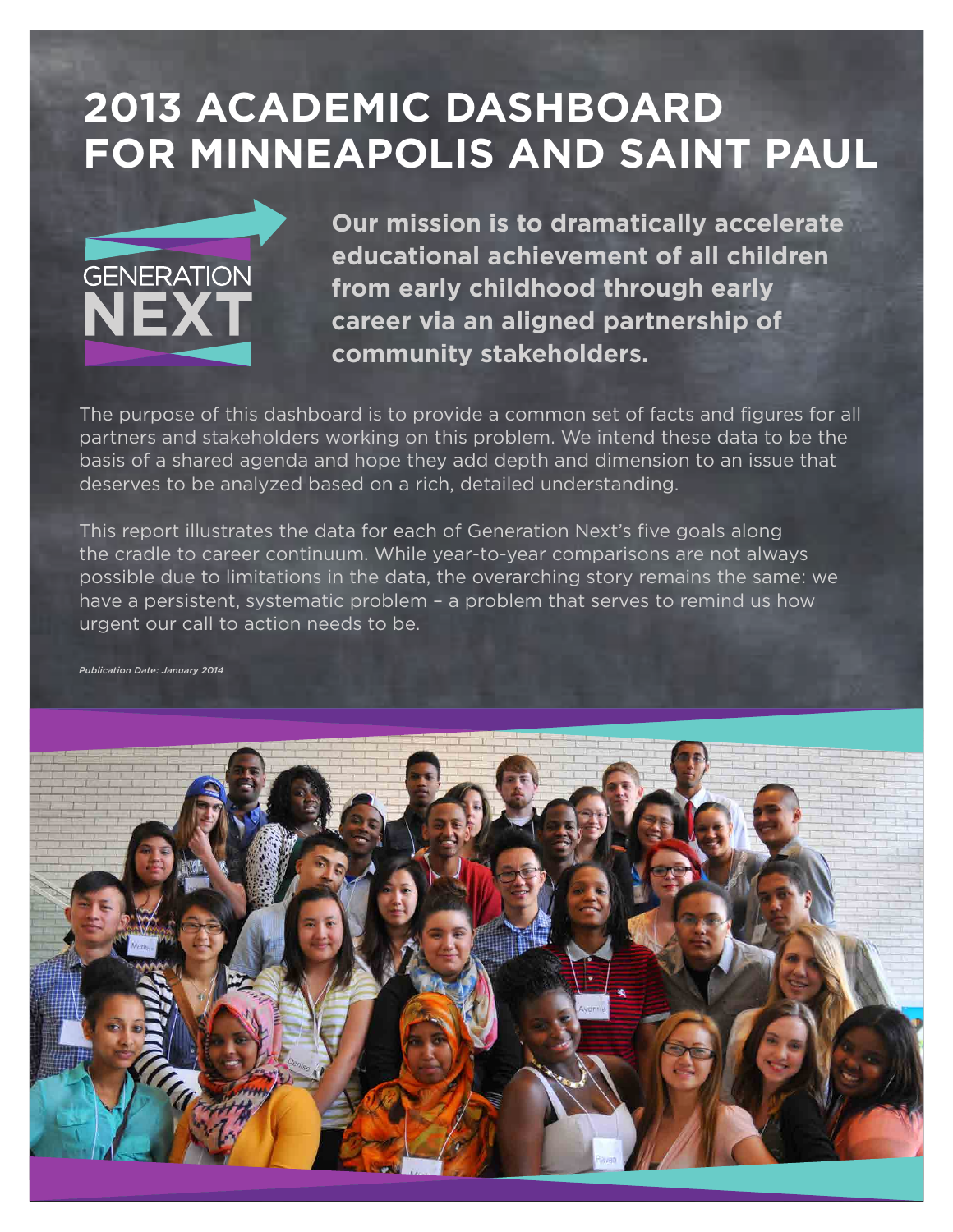Students' early literacy skills are used as an indicator of kindergarten readiness. Factors such as attending high-quality preschool programs, home environments that foster linguistic development, parents with higher levels of educational attainment, good nutrition and health, stable housing, and good attendance all contribute to children's readiness and help decrease the achievement gap between white students and students of color.

# Minneapolis

**GOAL**

Data below based on BKA Total Literacy Test scores. Overall scores increased slightly (2 percentage points) from 2011 to 2012, but disparities between white students and students of color continue to exist across the board.







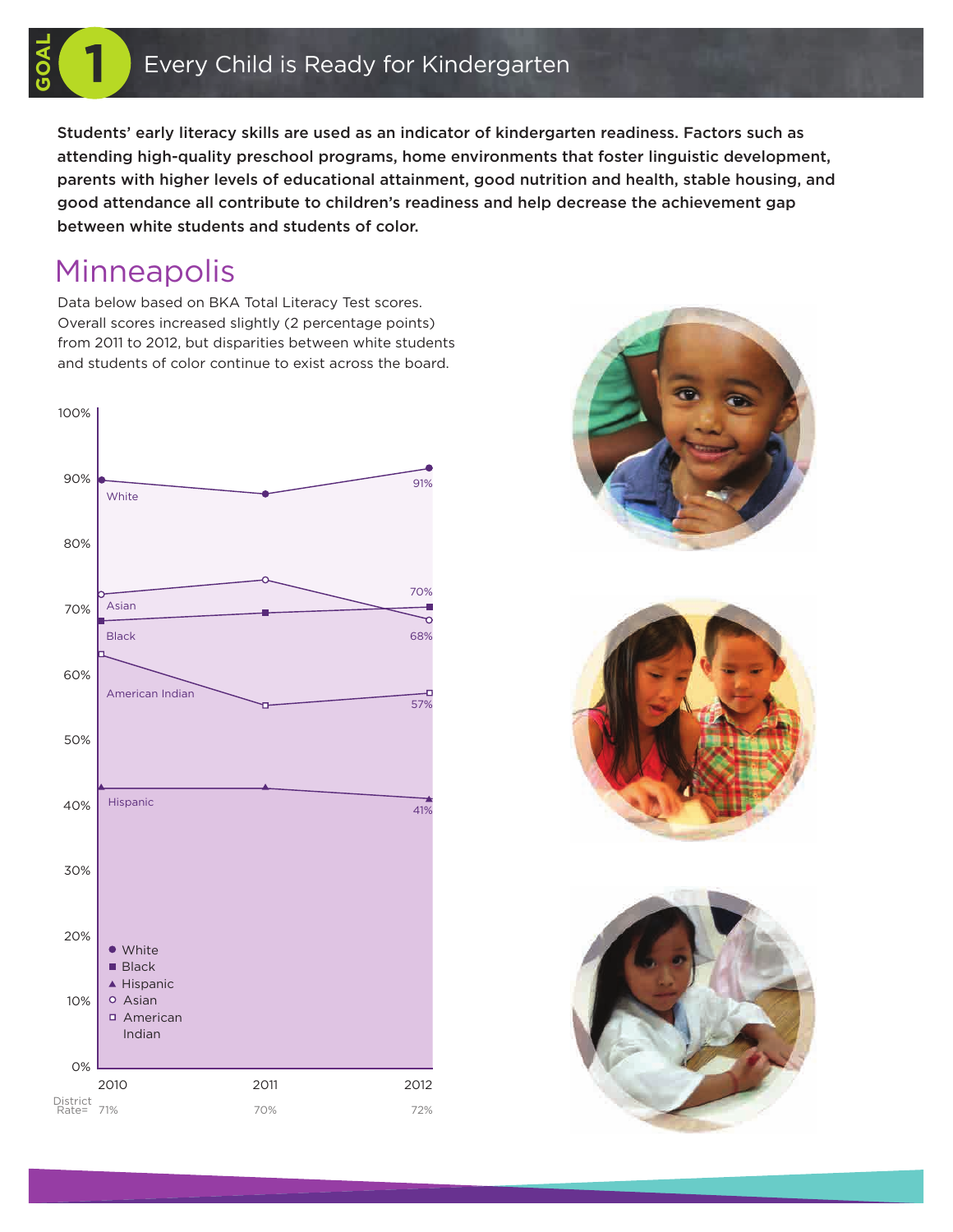### Saint Paul

**GOAL**

Figures below measure the results of the 2013 Mondo Literacy Assessment, which is used as an indicator of literacy development. Two tests are performed in this assessment: oral language and letter-sound correspondence. The Mondo and BKA tests are different in many aspects and therefore comparisons cannot be made across the districts. Most students (68%) entering kindergarten are proficient in oral language. However, gaps between white students and students of color exist. Fewer students (42%) entering kindergarten are proficient in letter-sound correspondence. Gaps also exist in this area.



### Oral Language 2013 Letter-Sound Correspondence 2013

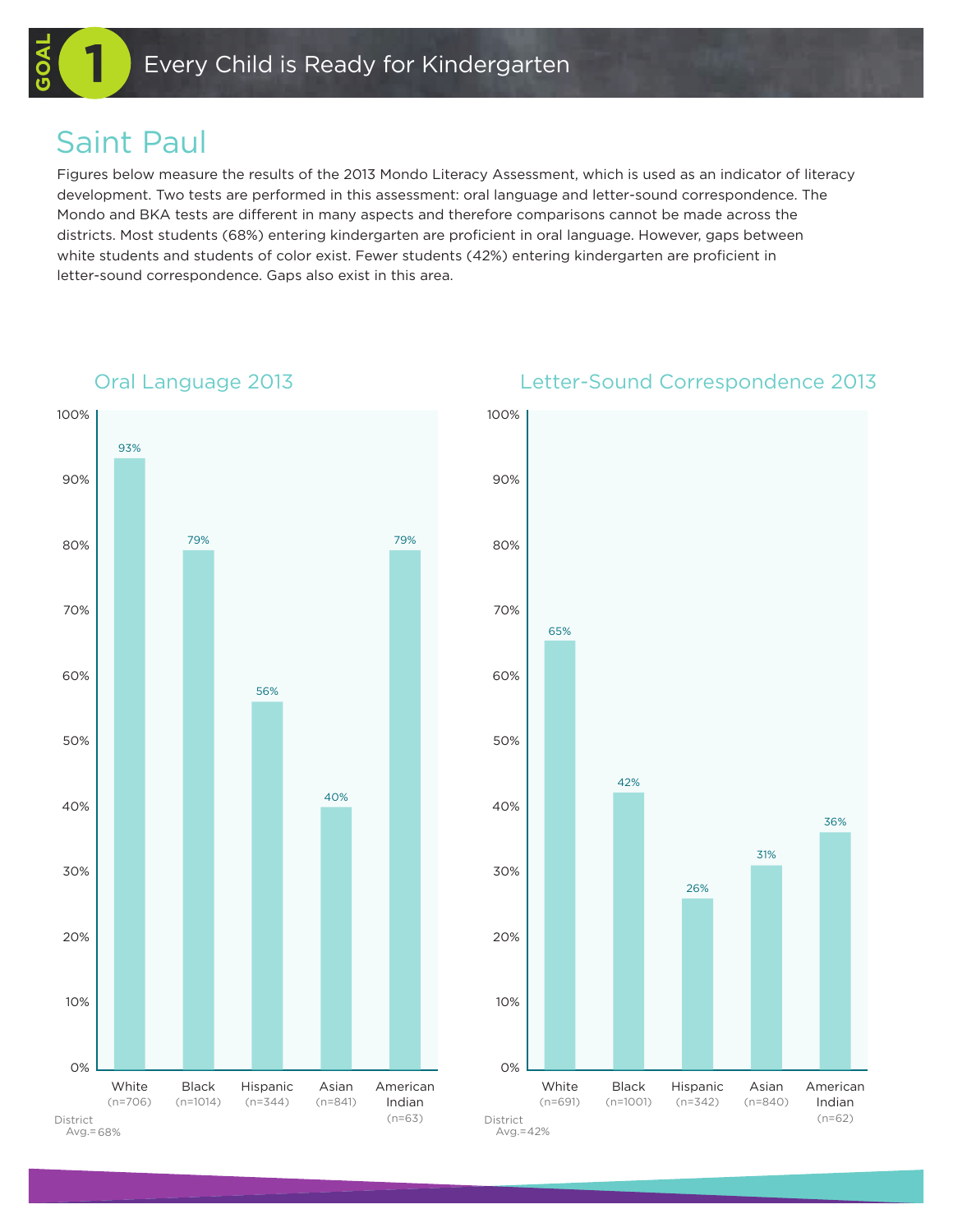Data based on MCA II/III Reading Test scores. Scores between 2012 and 2013 are not comparable because the MCA III test reflects the updates of the new Common Core standards. Since the revised 2013 test established a new baseline, trends are thus not yet measurable.

## Minneapolis

**GOAL**

Disparities continue to present themselves between different ethnicities. For more information on Twin Cities initiatives that focus on student literacy, please see tcgennext.org.

# Saint Paul

Disparities between the scores of white students and students of color continue to exist. For more information on Twin Cities initiatives that focus on student literacy, please see tcgennext.org.



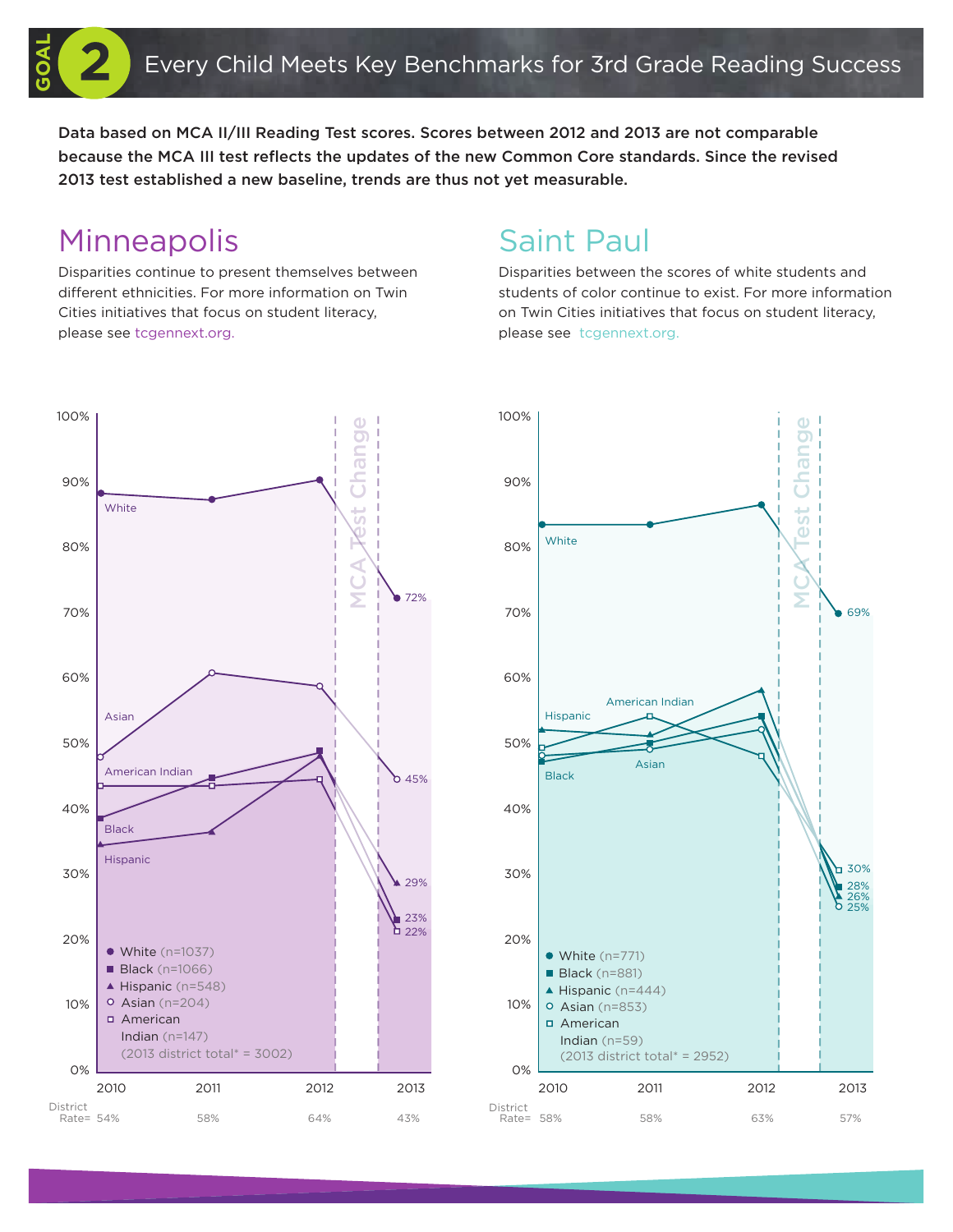Data based on MCA II/III Math Test scores. While not a direct measure of college readiness, proficiency in math at the eighth-grade level tends to correlate with better success in high school math and, thus, with better preparedness for college. Scores between 2010 and 2011 are not comparable due to a change in the MCA test.

# Minneapolis

While overall scores did not change significantly, the disparities between white students and students of color continue to exist.

# Saint Paul

Overall test scores increased 2 percentage points from 2012-2013. However, disparities between white students and students of color did not change significantly.



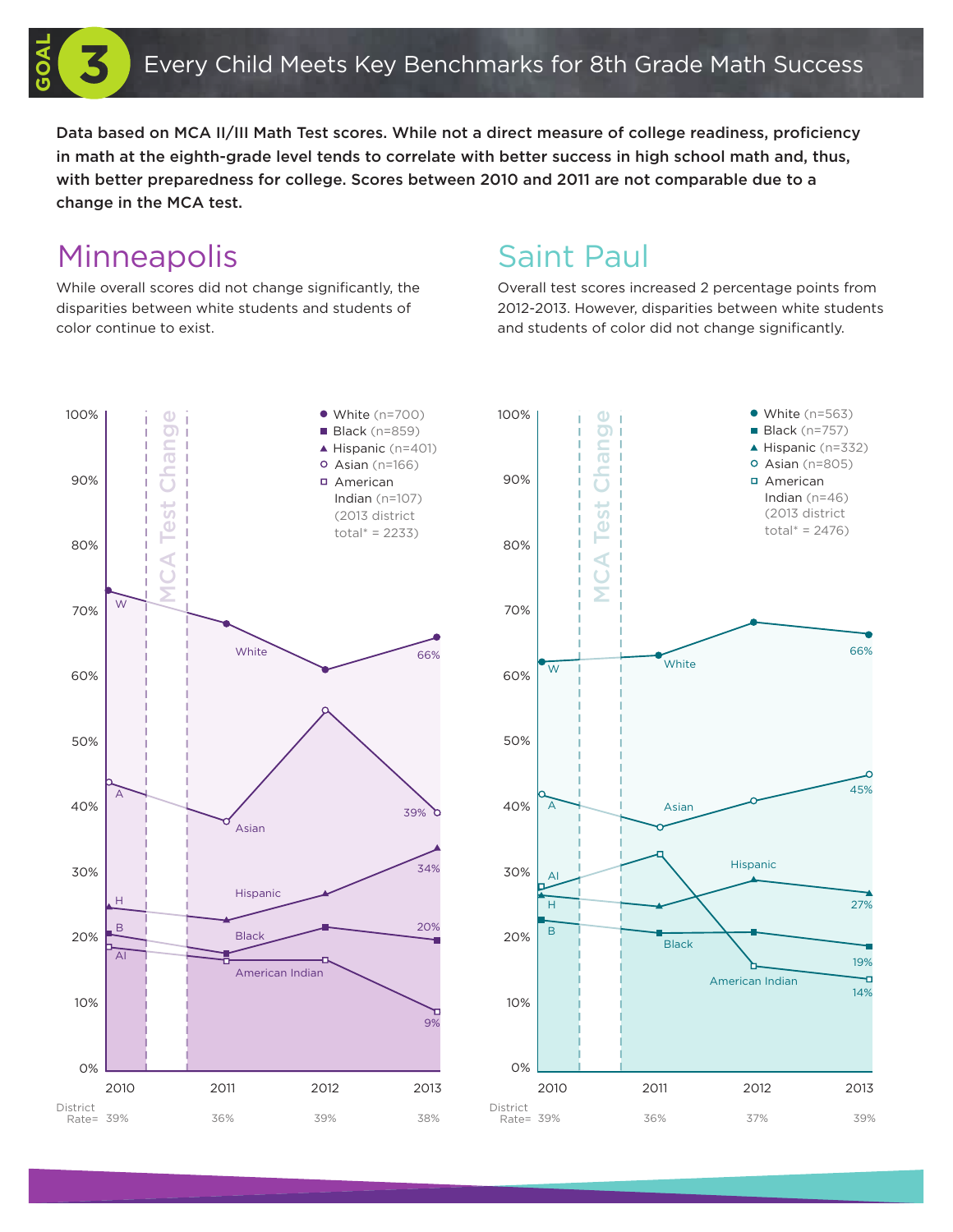Graduating high school in four years is an important step in gaining admission to a postsecondary institution and being career ready.

## Minneapolis

**GOAL**

Graduation rates increased three percentage points overall from 2011-2012.

### Saint Paul

St. Paul students also saw a significant increase in overall graduation rates from 2011-2012.



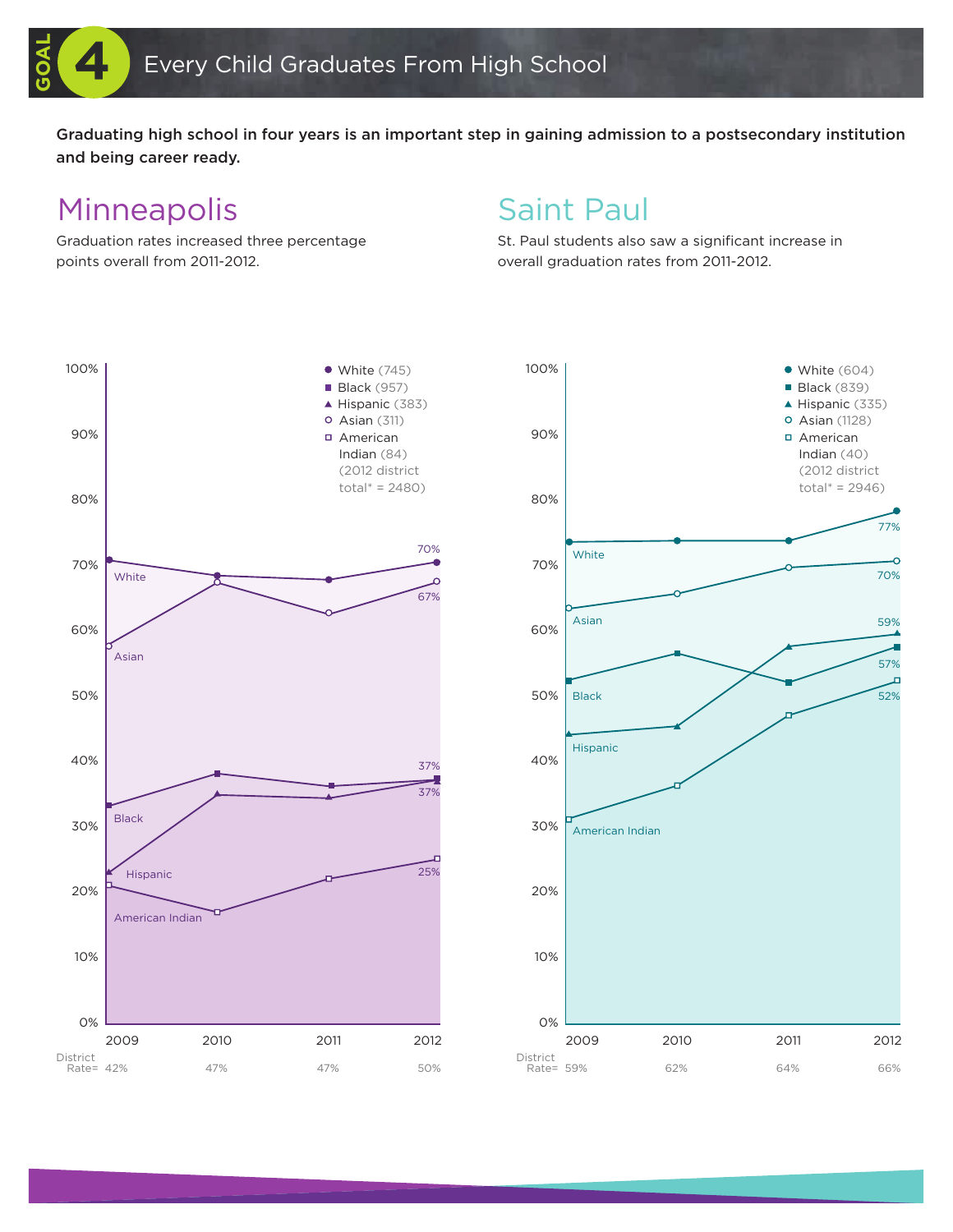Generation Next is dedicated to fostering high school graduates that can take the next step on their college and career path without delays caused by the need for significant remedial work. For more information, please go to www.tcgennext.org.



### Footnotes:

Cover photo courtesy of Brand Lab. The Brand Lab: Where Marketing Meets Diversity. www.thebrandlab.org \*Total refers to total number of students who were both eligible and took the test. Thus, it does not include charter students.

Goal 1:

**GOAL**

- Minneapolis Schools data source: Minneapolis Public Schools
- St. Paul Schools data source: St. Paul Public Schools
- St. Paul and Minneapolis currently measure early literacy using different assessments. In the case of Minneapolis, data from the 2013 BKA Total Literacy Test scores was not available for inclusion. Data for years 2010-2012 included instead.

### Goal 2:

- Source: MDE
- Charter school students are not included in this data
- Scores between 2012 and 2013 are not comparable because the MCA-II reading test was updated to the MCA-III test to incorporate the Common Core standards.
- MCA-II and MCA –III scores are categorized as "does not meet the standards", "partially meets the standards", "meets the standards", and "exceeds the standards". Proficiency is defined by meeting or exceeding the standards.

### Goal 3:

- Source: MDE
- Charter school students are not included in this data
- The MCA-II mathematics test was updated to the MCA-III test in 2010.
- MCA-II and MCA –III scores are categorized as "does not meet the standards", "partially meets the standards", "meets the standards", and "exceeds the standards". Proficiency is defined by meeting or exceeding the standards.

### Goal 4:

- Source: MDE
- Charter school students are not included in this data
- The Four-Year Graduation Rate is a four-year, on-time graduation rate based on a cohort of first time ninth grade students plus transfers into the cohort within the four year period minus transfers out of the cohort within the four year period. This rate is similar to, but not the same as, the National Governors Association (NGA) Graduation Rate.